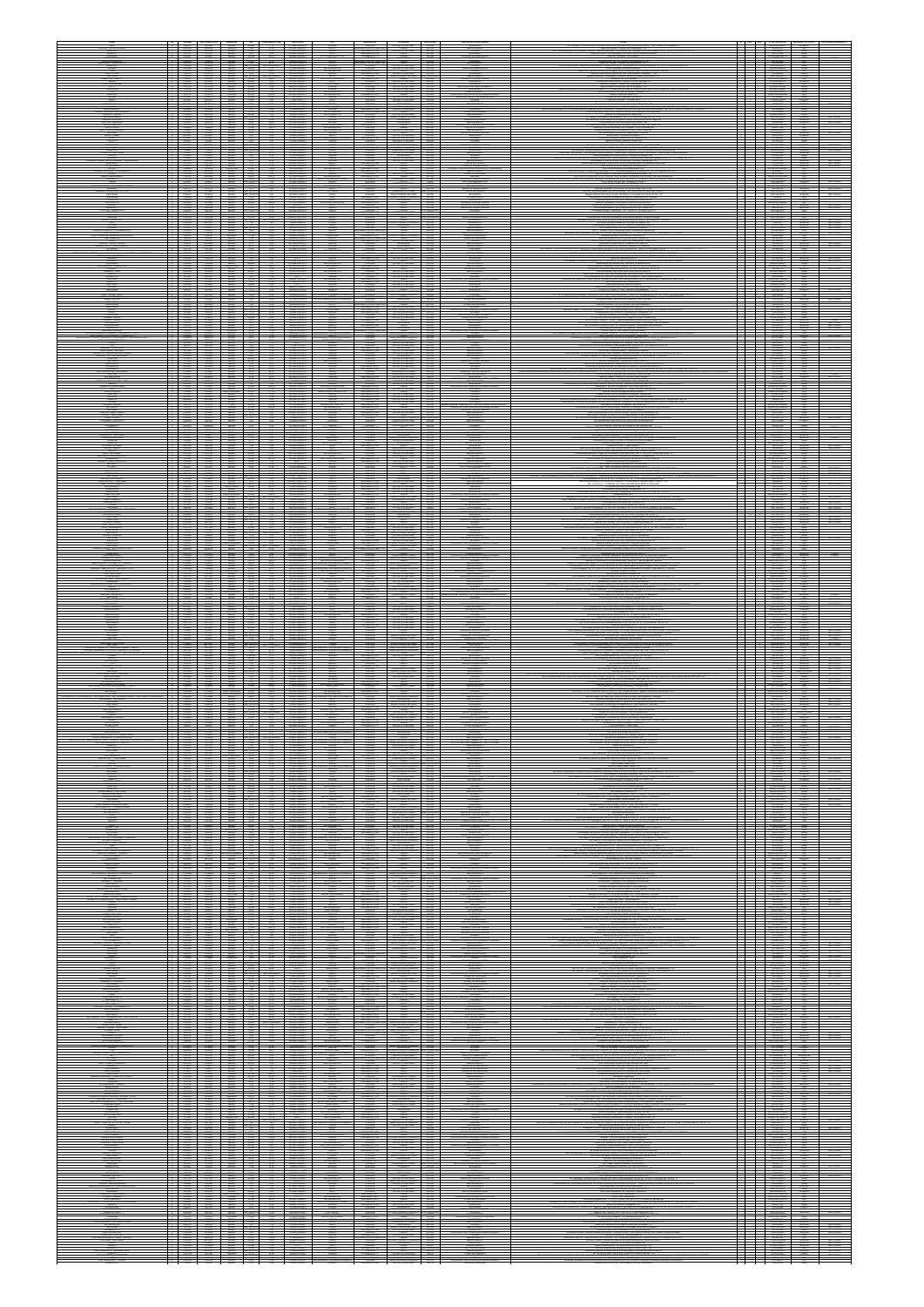|  |                                                                                                                                                                                                                                                                                                             | $\frac{1000}{1000}$                |                                                                                                                  |                |
|--|-------------------------------------------------------------------------------------------------------------------------------------------------------------------------------------------------------------------------------------------------------------------------------------------------------------|------------------------------------|------------------------------------------------------------------------------------------------------------------|----------------|
|  |                                                                                                                                                                                                                                                                                                             |                                    |                                                                                                                  |                |
|  |                                                                                                                                                                                                                                                                                                             |                                    |                                                                                                                  |                |
|  |                                                                                                                                                                                                                                                                                                             |                                    |                                                                                                                  |                |
|  |                                                                                                                                                                                                                                                                                                             |                                    |                                                                                                                  |                |
|  |                                                                                                                                                                                                                                                                                                             |                                    |                                                                                                                  |                |
|  |                                                                                                                                                                                                                                                                                                             |                                    |                                                                                                                  |                |
|  |                                                                                                                                                                                                                                                                                                             |                                    |                                                                                                                  |                |
|  |                                                                                                                                                                                                                                                                                                             |                                    |                                                                                                                  |                |
|  |                                                                                                                                                                                                                                                                                                             |                                    |                                                                                                                  |                |
|  |                                                                                                                                                                                                                                                                                                             |                                    |                                                                                                                  |                |
|  |                                                                                                                                                                                                                                                                                                             |                                    |                                                                                                                  |                |
|  |                                                                                                                                                                                                                                                                                                             |                                    |                                                                                                                  |                |
|  |                                                                                                                                                                                                                                                                                                             |                                    |                                                                                                                  |                |
|  |                                                                                                                                                                                                                                                                                                             |                                    |                                                                                                                  |                |
|  |                                                                                                                                                                                                                                                                                                             |                                    |                                                                                                                  |                |
|  |                                                                                                                                                                                                                                                                                                             |                                    |                                                                                                                  |                |
|  |                                                                                                                                                                                                                                                                                                             |                                    |                                                                                                                  |                |
|  |                                                                                                                                                                                                                                                                                                             |                                    |                                                                                                                  |                |
|  |                                                                                                                                                                                                                                                                                                             |                                    |                                                                                                                  |                |
|  |                                                                                                                                                                                                                                                                                                             |                                    |                                                                                                                  |                |
|  |                                                                                                                                                                                                                                                                                                             |                                    |                                                                                                                  |                |
|  |                                                                                                                                                                                                                                                                                                             |                                    |                                                                                                                  |                |
|  |                                                                                                                                                                                                                                                                                                             |                                    |                                                                                                                  |                |
|  |                                                                                                                                                                                                                                                                                                             |                                    |                                                                                                                  |                |
|  |                                                                                                                                                                                                                                                                                                             |                                    |                                                                                                                  |                |
|  |                                                                                                                                                                                                                                                                                                             |                                    |                                                                                                                  |                |
|  |                                                                                                                                                                                                                                                                                                             |                                    |                                                                                                                  |                |
|  |                                                                                                                                                                                                                                                                                                             |                                    |                                                                                                                  |                |
|  |                                                                                                                                                                                                                                                                                                             |                                    |                                                                                                                  |                |
|  |                                                                                                                                                                                                                                                                                                             |                                    |                                                                                                                  |                |
|  |                                                                                                                                                                                                                                                                                                             |                                    |                                                                                                                  |                |
|  |                                                                                                                                                                                                                                                                                                             |                                    |                                                                                                                  |                |
|  |                                                                                                                                                                                                                                                                                                             |                                    |                                                                                                                  |                |
|  |                                                                                                                                                                                                                                                                                                             |                                    |                                                                                                                  |                |
|  |                                                                                                                                                                                                                                                                                                             |                                    |                                                                                                                  |                |
|  |                                                                                                                                                                                                                                                                                                             |                                    |                                                                                                                  |                |
|  |                                                                                                                                                                                                                                                                                                             |                                    |                                                                                                                  |                |
|  |                                                                                                                                                                                                                                                                                                             |                                    |                                                                                                                  |                |
|  |                                                                                                                                                                                                                                                                                                             |                                    |                                                                                                                  |                |
|  | $\frac{1}{28}$ $\frac{1}{28}$ $\frac{1}{28}$ $\frac{1}{28}$ $\frac{1}{28}$ $\frac{1}{28}$ $\frac{1}{28}$ $\frac{1}{28}$ $\frac{1}{28}$ $\frac{1}{28}$ $\frac{1}{28}$ $\frac{1}{28}$ $\frac{1}{28}$ $\frac{1}{28}$ $\frac{1}{28}$ $\frac{1}{28}$ $\frac{1}{28}$ $\frac{1}{28}$ $\frac{1}{28}$ $\frac{1}{28}$ |                                    |                                                                                                                  |                |
|  |                                                                                                                                                                                                                                                                                                             |                                    |                                                                                                                  |                |
|  |                                                                                                                                                                                                                                                                                                             | istoria<br>Single<br>$\frac{1}{2}$ |                                                                                                                  |                |
|  | $\begin{tabular}{ c c c c c } \hline $u$ & $u$ & $u$ & $u$ \\ \hline $u$ & $u$ & $u$ & $u$ \\ \hline $u$ & $u$ & $u$ & $u$ \\ \hline $u$ & $u$ & $u$ & $u$ \\ \hline \end{tabular}$                                                                                                                         |                                    |                                                                                                                  | MOSSILLE       |
|  |                                                                                                                                                                                                                                                                                                             |                                    |                                                                                                                  |                |
|  | $\frac{1}{2}$                                                                                                                                                                                                                                                                                               |                                    | <b>Side of Ale</b>                                                                                               |                |
|  |                                                                                                                                                                                                                                                                                                             |                                    |                                                                                                                  |                |
|  |                                                                                                                                                                                                                                                                                                             |                                    |                                                                                                                  |                |
|  |                                                                                                                                                                                                                                                                                                             |                                    |                                                                                                                  |                |
|  |                                                                                                                                                                                                                                                                                                             |                                    |                                                                                                                  |                |
|  |                                                                                                                                                                                                                                                                                                             |                                    |                                                                                                                  |                |
|  |                                                                                                                                                                                                                                                                                                             |                                    |                                                                                                                  |                |
|  |                                                                                                                                                                                                                                                                                                             |                                    |                                                                                                                  |                |
|  | ÷                                                                                                                                                                                                                                                                                                           |                                    | of Satz & Evals & Expire Sats<br>This join or Editor A, Cally Notice<br>or as For An Kis II<br>In Itinate of New |                |
|  |                                                                                                                                                                                                                                                                                                             |                                    |                                                                                                                  |                |
|  | $\frac{1}{2}$                                                                                                                                                                                                                                                                                               | $-1000$                            |                                                                                                                  |                |
|  |                                                                                                                                                                                                                                                                                                             |                                    |                                                                                                                  |                |
|  | ł                                                                                                                                                                                                                                                                                                           |                                    |                                                                                                                  |                |
|  |                                                                                                                                                                                                                                                                                                             |                                    |                                                                                                                  |                |
|  |                                                                                                                                                                                                                                                                                                             |                                    |                                                                                                                  |                |
|  |                                                                                                                                                                                                                                                                                                             |                                    |                                                                                                                  |                |
|  |                                                                                                                                                                                                                                                                                                             |                                    |                                                                                                                  |                |
|  |                                                                                                                                                                                                                                                                                                             | $\frac{2000}{1000}$                |                                                                                                                  | <b>MPOLISH</b> |
|  |                                                                                                                                                                                                                                                                                                             |                                    |                                                                                                                  | MORGANY        |
|  |                                                                                                                                                                                                                                                                                                             |                                    |                                                                                                                  |                |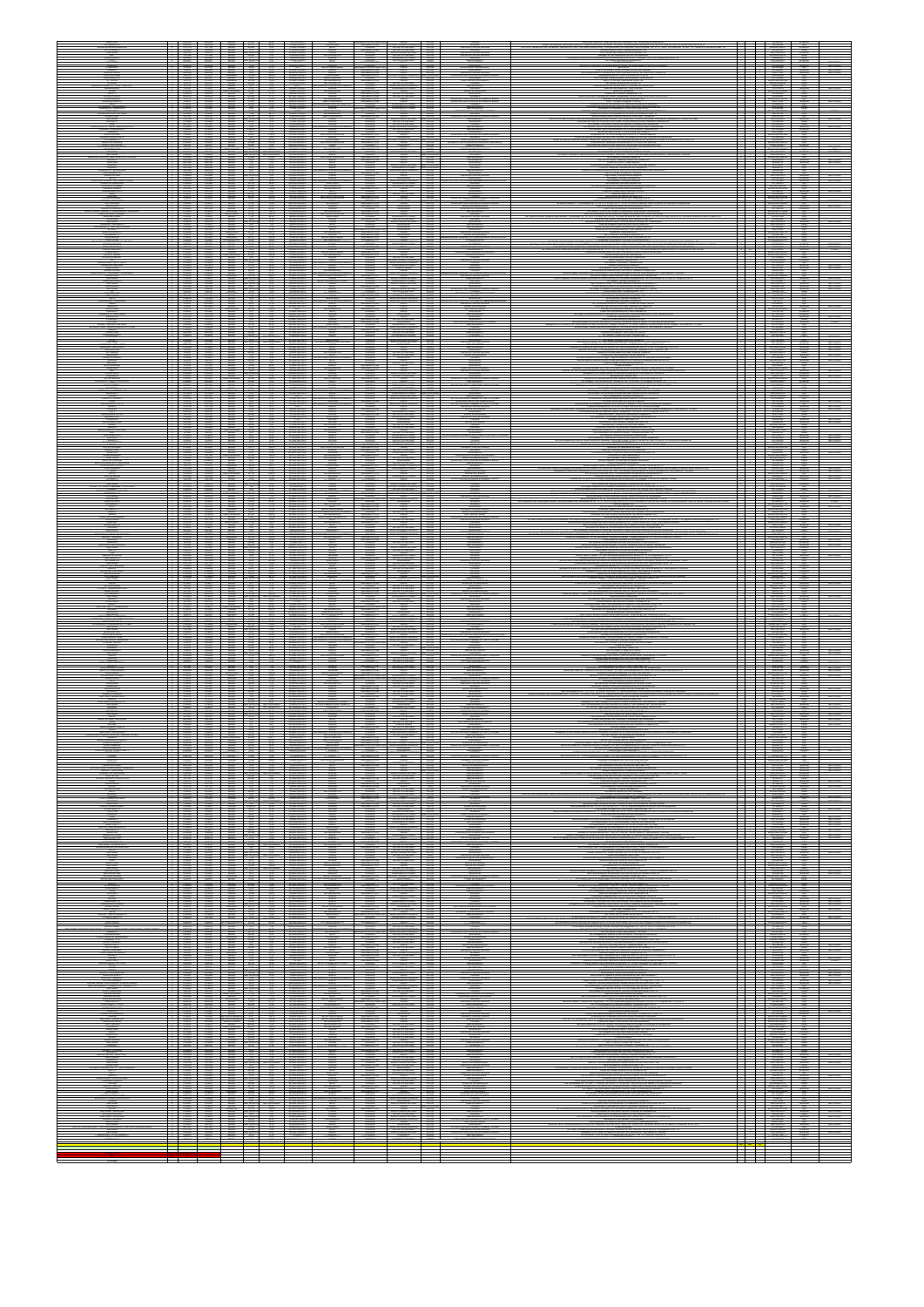